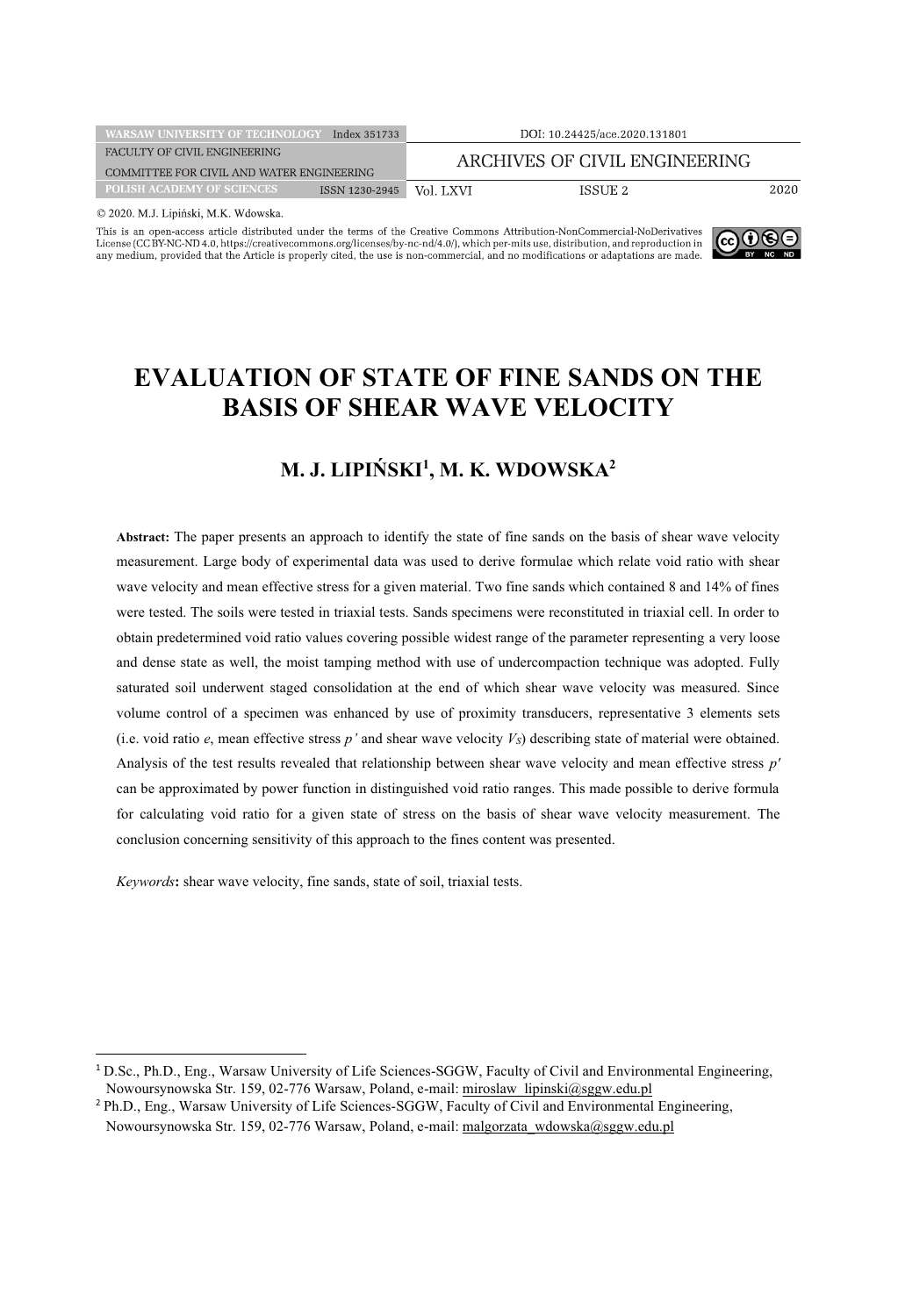### **1. INTRODUCTION**

Measurement of body wave velocity for geotechnical purposes has become more and more popular during the last three decades. It concerns field and laboratory tests as well. There are some reasons for that. In case of field techniques, rapid progress in electronics made possible to add some additional sensors to most often used (CPTU and DMT) probes for static penetration. This enhanced interpretation capabilities of these tests. Also in hole tests like down-hole and cross-hole have become more often used for geotechnical purposes [1]. It results from a few premises. The first one results from the fact that the actual measurement refers to a very small strain range (around  $10^{-4}\%$ ). Such a small strain corresponds to true elastic response of material and therefore shear wave velocity can be used to calculate initial shear modulus  $G<sub>0</sub>$  which is a key parameter in many geotechnical problems. The second reason of increased popularity of seismic waves velocity results from considerable progress which has been done in quality of measurement. It concerns field and laboratory techniques as well. Regarding shear wave velocity measurement in the laboratory, piezoelements embedded in top and bottom of triaxial specimen has been used in many laboratories. Bender elements are these kinds of piezoelements which are the most popular, since in cohesive materials they generate very clear signal. It should be emphasized that although in commercially available triaxial equipment one piezoelement (usually bender type) is used for generating shear and longitudinal waves, this is not the most favorable situation, with respect to P waves velocity measurement. It is better to use separate pairs of piezoelements for S and P waves. Such solution improves ability to correct identification of arriving signals. Also much experimental work has been done concerning improvement of interpretation of the data [2]. It should be also pointed out that both kinds of waves velocity can be measured at any stage of laboratory tests thus delivering additional independent measurement which enhances interpretation capability. For instance, measurement of longitudinal wave velocity during saturation stage can be used as an indicator of degree of saturation. It correlates very well with degree of saturation  $S_r$  and Skempton's parameter B. P waves were also used to evaluate porosity in different sandstone formations [3] and for identification of gas presence in clay soil pore spaces [4]. Although both kinds of waves are useful, shear waves are more often used. This is due to the fact, that shear waves are propagated through contacts of grains and particles and thus reflect changes in soil fabric, effective stress state and void ratio. The last two components constitute state of material and therefore shear wave velocity can reflect it quantitatively. Much research has been devoted to this issue [5], [6], [7], [8], [9]. Numerous formulae relating shear wave velocity and soil state have been proposed in scientific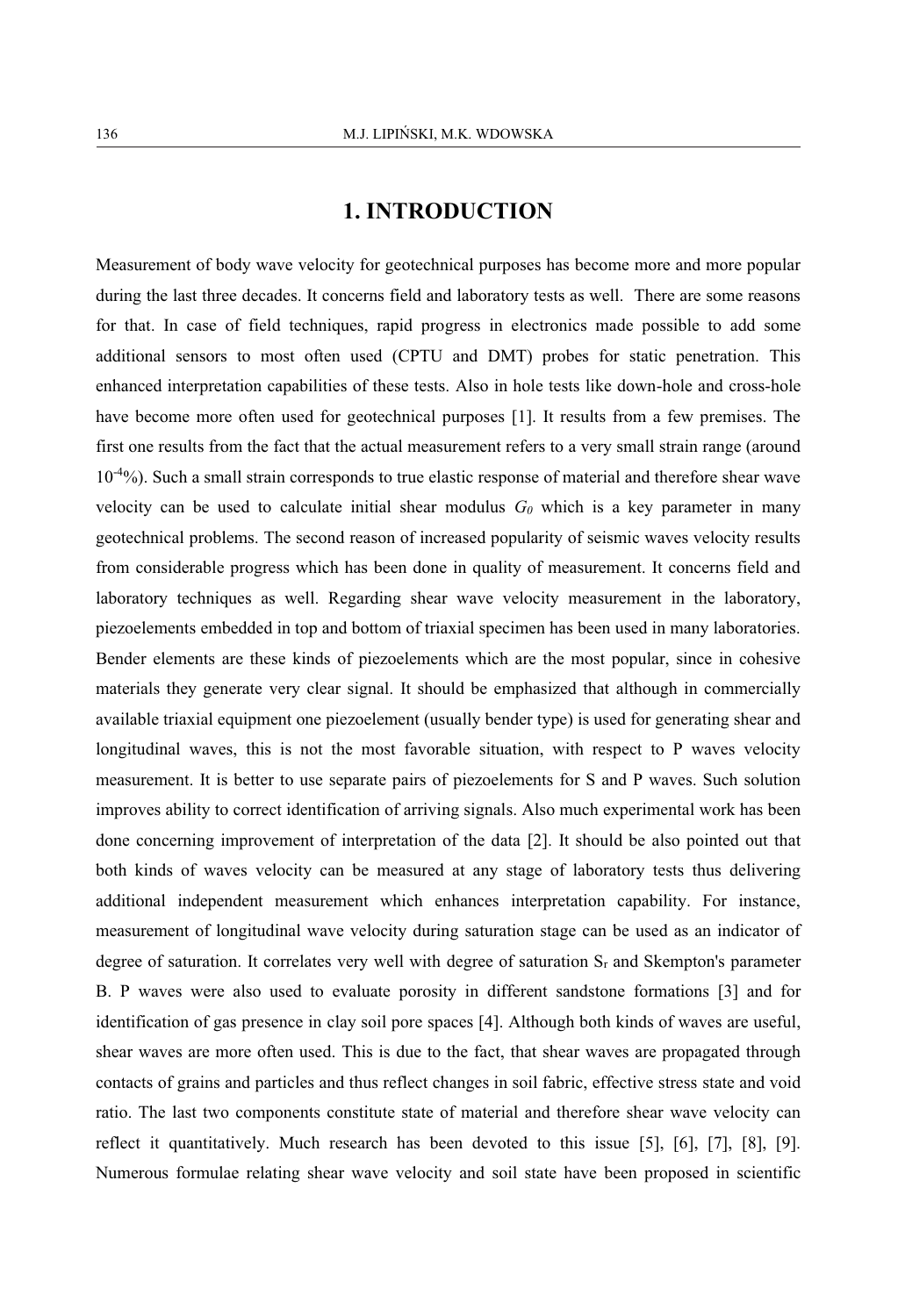papers. Majority of these formulae concerns cohesionless soils. This is due to the fact, that mechanism of compressibility in sandy soils is more complex than in case of cohesive soils. The difference between compressibility characteristics in cohesionless and cohesive soils is shown in Fig. 1. In case of normally consolidated cohesive soils compressibility curve is unique with respect to soil kind. Any soil sample of slurry consistency if consolidated will follow the same compressibility for the first loading. In such case value of void ratio will always result only from applied stress. Entirely different situation is in cohesionless soils, which might have numerous compressibility lines, each starting from placement void ratio what is shown on the left hand side of Fig.1. Contrary to cohesive soils in case of sands it is a value of initial (placement) void ratio that subjects position of compressibility curve. Due to small compressibility of material, slope of the curve is small and therefore magnitude of stress doesn't change void ratio much, but certainly contribute to state of the material. Even more complex situation is in case of intermediate soils i.e. containing some amount of fines, which results in considerable differences in compressibility characteristics [10]. This feature creates premise to determine void ratio on the basis of shear wave velocity and state of stress components. This is very vital in some practical applications among which the most relevant is the problem of evaluation of soil state with respect to susceptibility of liquefaction.



Fig. 1. The differences of compressibility characteristics between cohesive and cohesionless soils curve

Measurement of shear wave velocity in field and in the laboratory enables to use hybrid approach in evaluation of void ratio *in situ* [11]. To make this possible it is necessary to relate shear wave velocity with void ratio and state of stress for a given material. There are some formulae in the literature for selected academic sands. All aforementioned formulae are different with respect to various ways of accounting void ratio, state of effective stress and component dependent on fabric. Void ratio and state of stress component are usually expressed by power function with various exponents. There are two possibilities to account for normal effective stress i.e. to separate vertical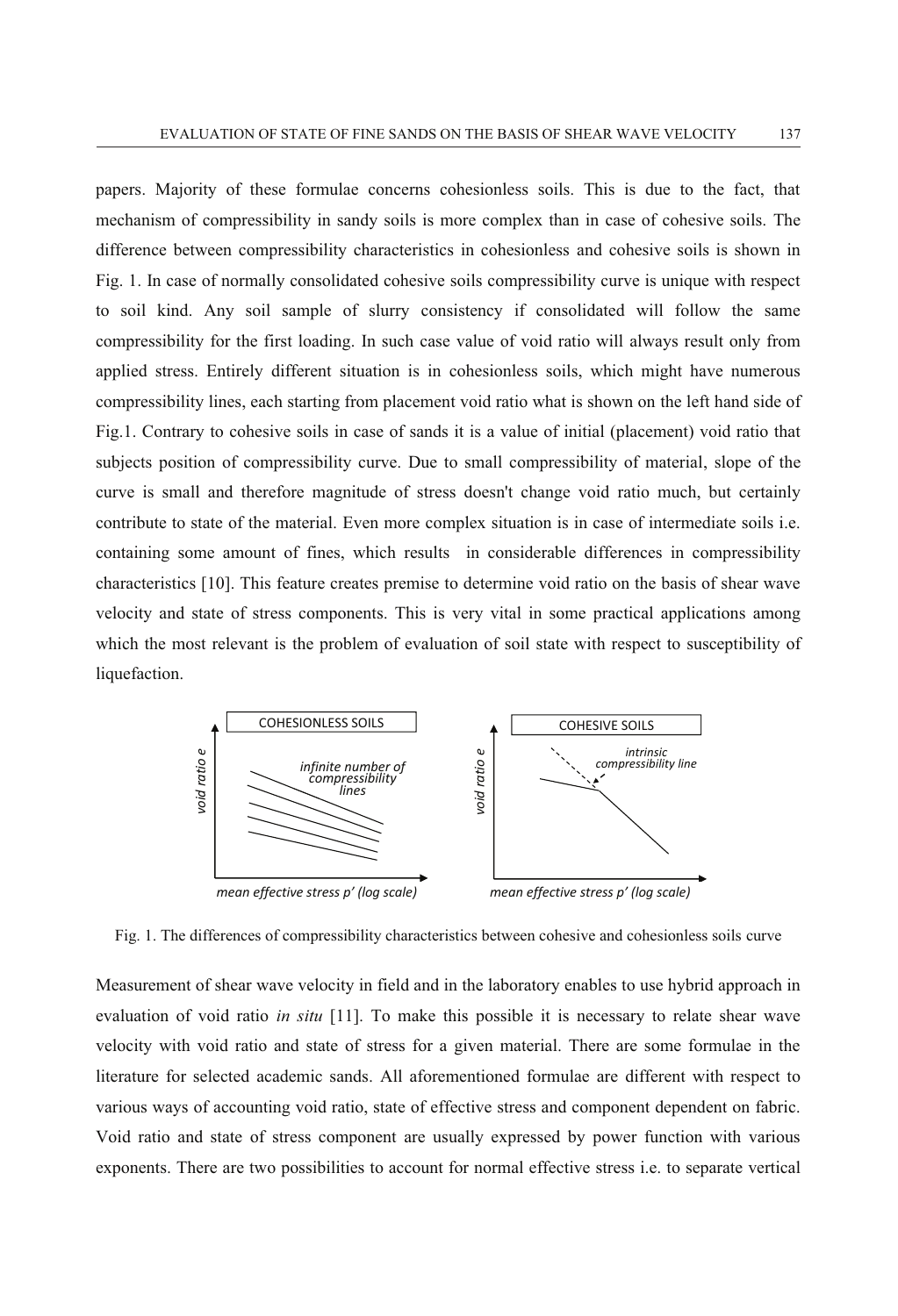and horizontal component of normal stress or to use mean effective stress. Some comparisons with an example shown on experimental material can be found in work [12]. The third component contributing to measured value of shear wave velocity is soil fabric. It is strictly related to method of deposition and stress history and therefore it is difficult to set representative function to reflect it. This is the reason why the derived formulae cannot predict accurately all relevant components of equation. This especially concerns void ratio which in problems associated with liquefaction is the key parameter. The issue is associated with the way of presenting the data with respect to void or shear wave velocity. The real measure of quality of derived equation should rely on the comparison of predicted and measured void ratio.

The objective of this paper is to present derivation of formulae to predict void ratio on the basis of shear wave velocity and mean effective stress for a given soil kind. In order to examine influence of fines content the research concerned two kinds of fine sands.

### **2. MATERIAL AND TEST PROCEDURE**

As indicated, the tests were carried out on two kinds of fine sands. The first material is predominantly siliceous sand but with 8% of fines (understood as fraction finer than 0.063mm). The second material has 14% of fines which from classification point of view is above the limit to consider the material as sand. Grain size distribution of tested materials are shown in Fig. 2.



Particle size d, mm

Fig. 2. Grain size distribution of tested materials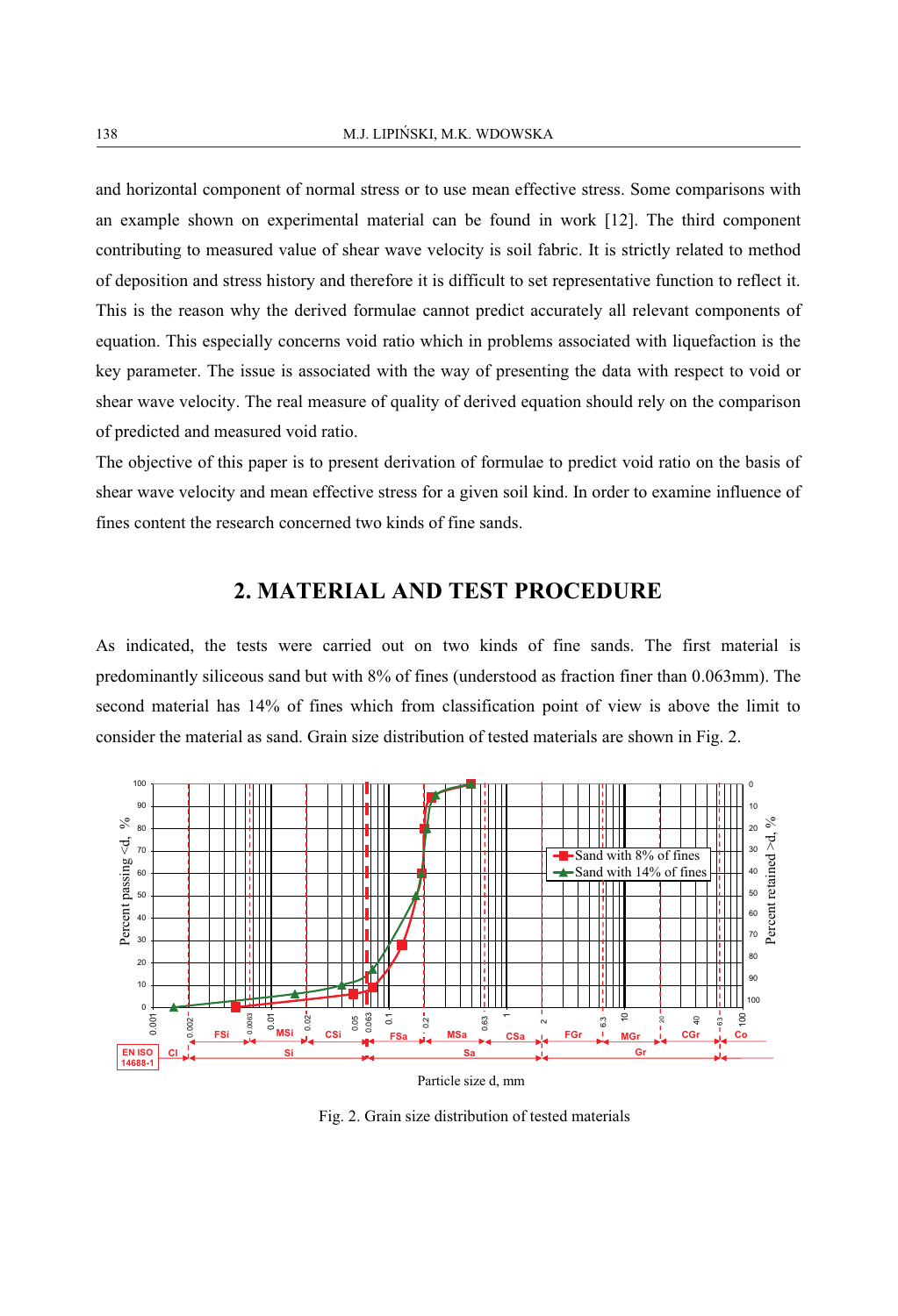The tests were carried out in triaxial apparatus with cell equipped with proximity transducers [13]. Triaxial tests were carried out on reconstituted specimens which were 50 mm in diameter and 100 mm in height. Specimen were prepared by moist tamping by undercompaction method as described [14]. Moist tamping was selected in order to enable preparation of samples of possible wide range of the void ratio. When a triaxial cell was assembled a specimen was flushed with  $CO<sub>2</sub>$ and then with deaired water. The actual saturation was achieved with application of back pressure until Skempton's parameter B exceeded value 0.96. After saturation, specimens were consolidated with application of isotropic or anisotropic stress. In case of the latter, zero lateral strain method of stress application was used. When consolidation was terminated, shear wave velocity was measured. Piezoelectric transducer of bender type was used for sending and receiving the signals.

## **2.1. ALGORITHM FOR DERIVATION OF FORMULAE FOR VOID RATIO CALCULATION**

As it was mentioned shear wave velocity was measured at the end of each consolidation stage. Depending on the target consolidation stress preceding shearing, from 3 to 4 stages of consolidation were done in each test. For sand with 8% of fines 28 samples were tested while for material with 14% of fines 8 ones. The results for each kind of material were presented in the form of two charts:

- void ratio against shear wave velocity ( $e \sim V_s$ )
- shear wave velocity against mean effective stress  $(V_s \sim p')$

These data are presented in Fig. 3 and 4 respectively for fine sand with 8 and 14% of fines. As it can be deduced from the charts for each kind of material various ranges of void ratio were identified.



Fig. 3. Shear wave velocity measurements results in various void ratio ranges for fine sand containing 8% of fines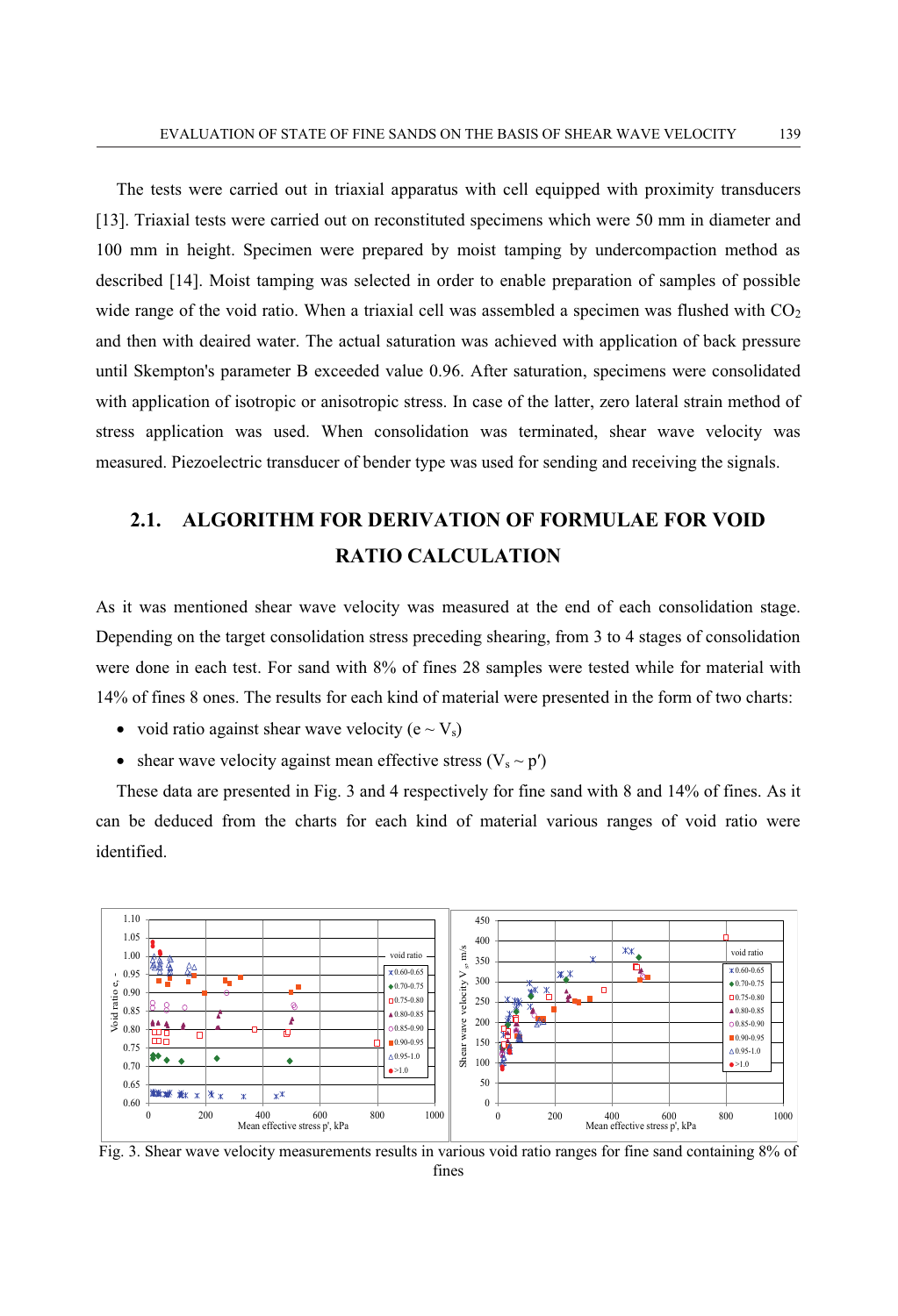For sand with 8% of fines the range of void ratio 0.60-1.05 was divided into 8 subranges. It was possible only because of application of moist tamping technique during reconstruction of specimens. For very loose samples  $(e > 0.9)$  compressibility lines are visibly inclined. For void ratio lower than 0.9, compressibility lines are very flat, which is not the case for material with 14% of fines. For finer material the specimens were prepared as loose or medium dense therefore covering the range of void ratio 0.78-0.99. For this soil 3 subranges of void ratio were identified.



Fig. 4. Shear wave velocity measurements results in various void ratio ranges for fine sand containing 14% of fines

The division of void ratio range into subranges allowed to approximate generated shear wave velocity – mean effective stress relationship with regression curves. It is a matter of arbitrary decision what kind of function should be selected for approximation of the data. Distribution of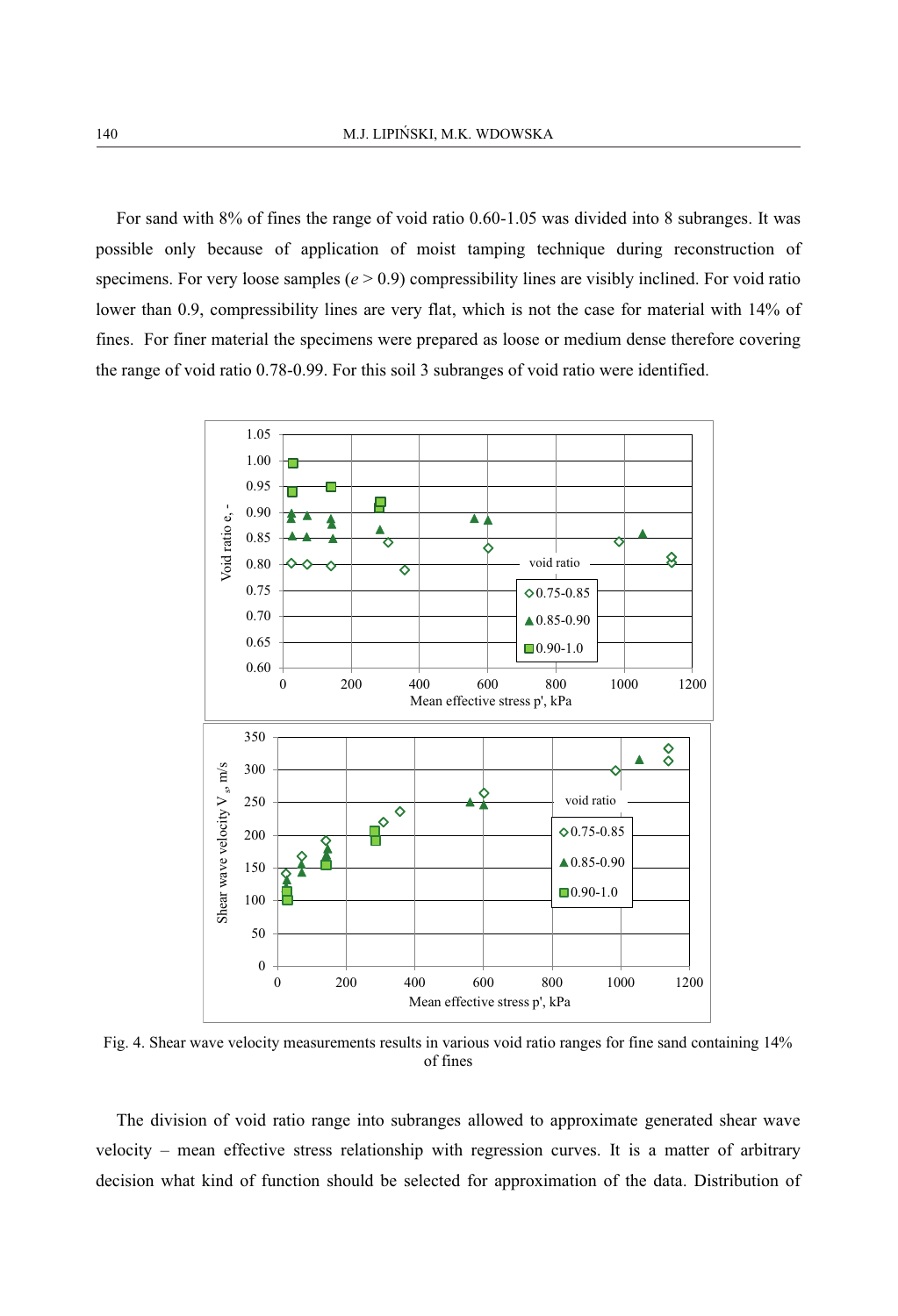points on the chart indicates that it might be power or logarithmic function. Since in work [15] logarithmic function was shown to be effective 3 kinds of different soils, for the sake of this paper power function of mean effective stress *p'* is assumed. The results of these approximations for tested materials are shown in Fig. 5.



Fig. 5. Power function regressions for  $V_s \sim p'$  relations for each subranges of void ratio of tested materials

As it can be deduced from the charts, the regressions reflect void ratio subranges quite well. Looking at the constants describing identified regressions it is possible to propose an algorithm for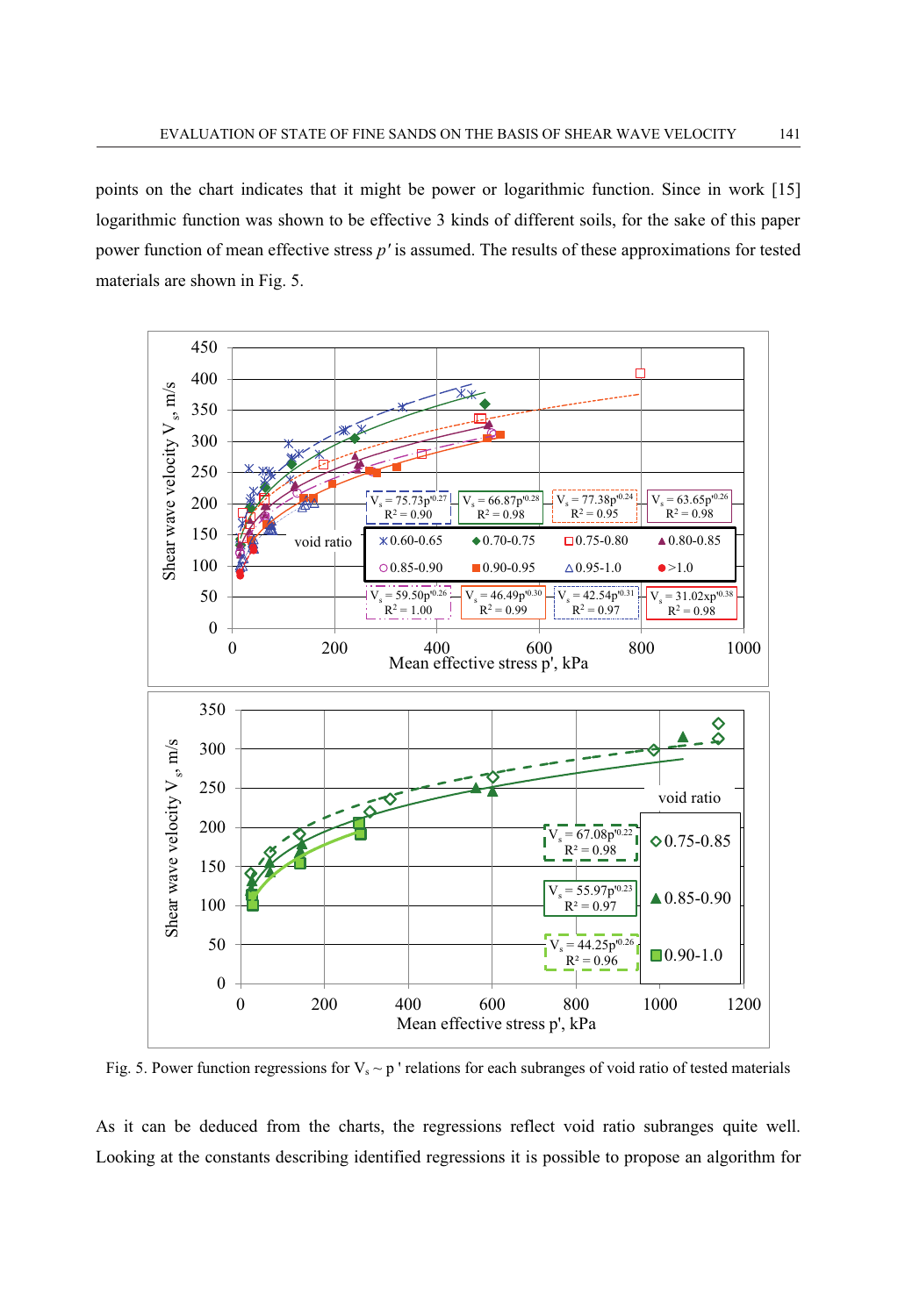

setting up formulae for calculation of void ratio for each kind of soil. The flow chart of this algorithm is shown in Fig. 6.

Fig. 6. The procedure for derivation of formula for void ratio calculation

The starting point for these considerations are power function regressions between shear wave velocity and mean effective stress. *A* and *B* parameters of these regressions for each subrange of void ratio are determined. Then, average value of *B* parameter is calculated. It should be pointed out that constant *A* reflects spacing between neighbour regressions, therefore *A* parameter describes change in void ratio value. To quantify this change it is assumed that parameter  $A$  is a linear function of void in the form *A*=α*e*+β. Then, α and β parameters are determined on the basis of experimental data. As these parameters are known it is possible to derived formula for void ratio calculation on the basis of measured shear wave velocity and determined constants *B*, α and β.

## **3. ANALYSIS OF THE RESULTS**

The above procedure has been applied to both tested materials. A chart which compares calculated against measured void ratio was assumed to be appropriate as a measure of effectiveness of the applied procedure. Such charts were prepared for both sands and shown in Fig. 7. For the sake of better comparison resulting regressions of predicted and measured values of void ratio, equal values line was drawn on each chart.

For sand with 8% of fines (Fig. 7a) the prediction of void ratio for very loose samples is very good. When material becomes denser, the formula over-predicts void ratio. For very dense material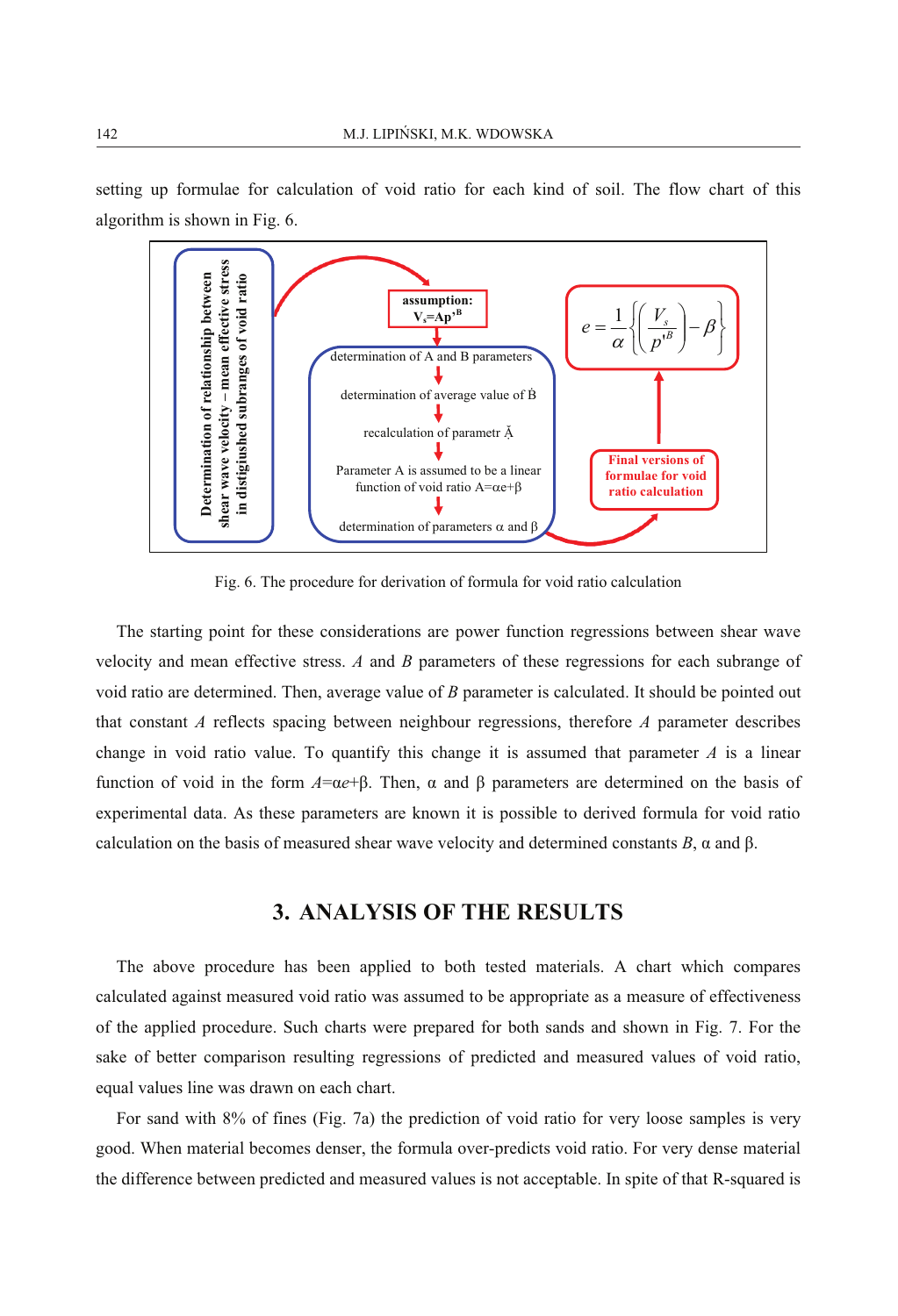0.88. It can be concluded that the accuracy of the method as well as its resolution is good for problems of potential liquefaction when material is not dense. A conceivable explanation might result from compressibility. Wide range of void ratio (9 subranges) creates a large potential for shear wave velocity change. In the presence of small percent of fines, change in effective stress might change also number of grains contacts, which results in shear wave velocity change.

For material with 14% of fines (Fig. 7b), comparison of calculated and measured void ratio value clearly indicates that derived formula underestimates void ratio values. For dense material it works quite fair while for loose soil is not acceptable.



Fig. 7. Comparison of measured and calculated void ratio for fine sand containing 8% (a) and 14% (b) of fines

## **4. CONCLUSIONS**

Shear wave velocity measured at the end of consolidation stages of samples of two fine sands containing 8 and 14% of fines allowed to formulate the following conclusions:

- Large number of shear wave velocity measurement determined for various void ratio and state of mean effective stress enable to create algorithm for derivation of formulae allowing to calculate void ratio for a given kind of soil.
- It is possible to use shear wave velocity to evaluate state of soil, however effectiveness of the power function regressions depends on the percent of fines in tested soil and on state of density as well.
- - The results obtained for both sands indicate that resolution of the resulting formulae is good, however this statement can't be extended on accuracy.
- In sand with 8% of fines resolution of the method is very good but accuracy is acceptable for medium dense and loose material. This approach can be recommended for that kind of soil.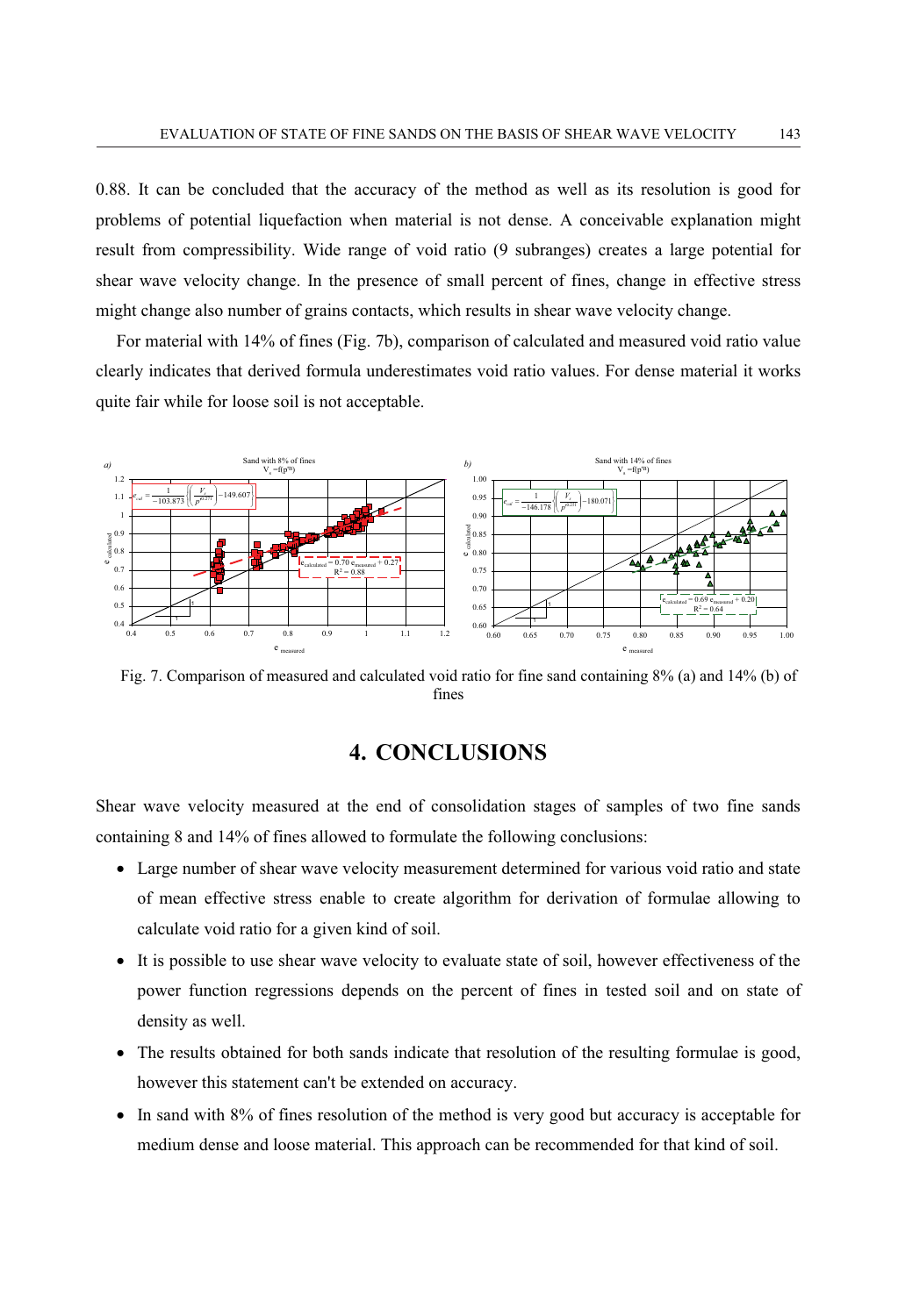- In fine sand containing 14% of fines resolution is tolerable while accuracy is not acceptable. The derived formula under-predicts values of void ratio in the whole range of its change. At this stage of research this approach can't be recommended for material with 14% of fines.

#### **REFERENCES**

- 1. M. Jamiołkowski, "Soil mechanics and the observational method: challenges at the Zelazny Most copper tailings disposal facility", Géotechnique 64, No. 8, pp. 590–619, 2014.
- 2. G. Viggiani, J.H. Atkinson, "Stiffness of grained soil at very small strain", Géotechnique 45, pp. 249-265, 1995.
- 3. M. A. Kassab, A. Weller, "Porosity estimation from compressional wave velocity: A study based on Egyptian sandstone formations", Journal of Petroleum Science and Engineering, Vol. 78, Issue 2, pp. 310-315, 2011.
- 4. O. Uyanik, "Estimation of the porosity of clay soils using seismic P-and S-wave velocities", Journal of Applied Geophysics, Vol.170, art. 103832, 2019.
- 5. B.O. Hardin, F.E.JR. Richart, "Elastic wave velocities in granular soils", Journal of the Soil Mechanics and Foundation Engineering", ASCE, vol. 89(1), pp. 33-65, 1963.
- 6. S.K. Roesler, "Anisotropic shear wave modulus due to stress anisotropy", Journal of Geotechnical Engineering, ASCE, vol. 105(7), pp. 871-880, 1979.
- 7. M. Bellotti, M. Jamiolkowski, D.C.F. Lo Presti, D.A. O'Neil, "Anisotropy of small strain stiffness in Ticino sand", Géotechnique, vol. 35 (2), pp. 99-112, 1995.
- 8. M. Jamiolkowski, R. Lancellotta, D.C.F Lo Presti, "Remarks on the stiffness at small strains of six Italian clays", Proc. of the Intl. Symposium on the pre-failure deformation characteristics of geomaterials, Hokkaido, Japan., vol. 2, pp. 817-836, 1995.
- 9. A. Viana di Fonseca, C. Ferreira, M. Fahey, "A framework interpreting bender element tests combining timedomain and frequency-domain methods", Geotechnical Testing Journal ASTM, vol. 32(2), pp. 91-107, 2009.
- 10. M.J. Lipinski, M. Wdowska, Ł. Jaroń, "Influence of Fines Content on Consolidation and Compressibility Characteristics of Granular Materials", IOP Conference Series: Materials Science and Engineering, Vol. 245, art. 032062, pp. 1-10, 2017.
- 11. M.J. Lipinski, M. Wdowska, "Hybrid approach for evaluation of tailings on the basis of shear wave velocity measurement", 18th International Multidisciplinary Scientific Geoconference SGEM 2018, Conference proceedings. Vol. 18, Hydrogeology, engineering geology and geotechnics. Nr 1.2, Science and technologies in geology, exploration and mining. - Sofia : STEF92 Technology Ltd., 325-332, 2018.
- 12. M.J. Lipinski, M. Wdowska, Ł. Jaroń, "Shear wave velocity for evaluation of state of cohesionless soils with fines", IOP Conference Series: Materials Science and Engineering, Vol. 245, art. 032083, pp. 1-9, 2017.
- 13. M.J. Lipinski, M. Wdowska, A. Wudzka, "Capability of triaxial apparatus with respect to evaluation of nonlinearity of soil stiffness", Archives of Civil Engineering, Vol. 66, No 1, pp. 69-80 , 2020.
- 14. R.S. Ladd, "Preparing test specimens using undercompaction", Geotechnical Testing Journal ASTM , vol.1(1), pp. 16-23, 1978.
- 15. M.J. Lipinski, M. Wdowska, "Evaluation of void ratio of sands with various amount of fines on the basis of shear wave velocity measurement", IOP Conference Series: Materials Science and Engineering, Vol. 471, art. 042026, pp. 1-10, 2019.

#### **LIST OF FIGURES AND TABLES:**

Fig. 1. The differences of compressibility characteristics between cohesive and cohesionless soils

- Rys. 1. Różnice charakterystyk ściśliwości gruntów spoistych i niespoistych
- Fig. 2. Grain size distribution of tested materials
- Rys. 2. Krzywe uziarnienia badanych materiałów

Fig. 3. Shear wave velocity measurements results in various void ratio ranges for fine sand containing 8 % of fines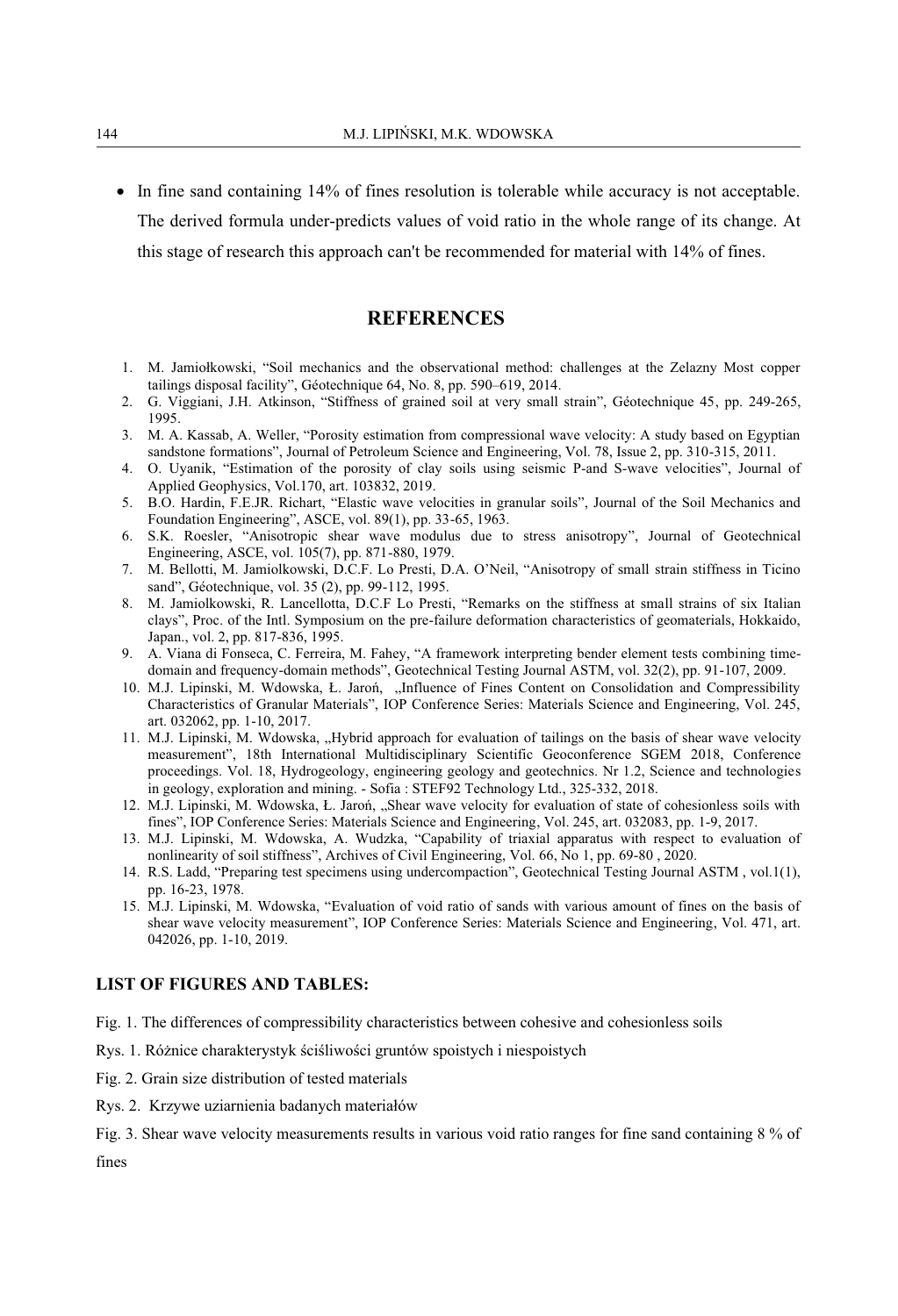Rys. 3. Wyniki pomiarów prędkości fali poprzecznej dla różnych zakresów wskaźnika porowatości dla piasku drobnego zawierającego 14 % frakcji drobnej

Fig. 4. Shear wave velocity measurements results in various void ratio ranges for fine sand containing 14 % of fines

Rys. 4. Wyniki pomiarów prędkości fali poprzecznej dla różnych zakresów wskaźnika porowatości dla piasku drobnego zawierającego 14 % frakcji drobnej

Fig 5. Power function regressions for  $V_s \sim p'$  relations for each subranges of void ratio of tested materials

Rys. 5. Aproksymacja potęgowa dla zależności  $V_s \sim p'$  w różnych zakresach wskaźników porowatości badanych materiałów

Fig. 6. The procedure for derivation of formula for void ratio calculation

Rys. 6. Procedura wyprowadzenia wzoru na obliczenie wskaźnika porowatości

Fig. 7. Comparison of measured and calculated void ratio for fine sand containing 8% (a) and 14% (b) of fines

Rys. 7. Porównanie prognozowanych i pomierzonych wskaźników porowatości dla piasku drobnego zawierającego 8% (a) i 14% (b) frakcji drobnej

#### **OKREŚLENIE STANU ZAGĘSZCZENIA PIASKÓW DROBNYCH NA PODSTAWIE PRĘDKOŚCI FALI POPRZECZNEJ**

*Słowa kluczowe***:** prędkość fali poprzecznej, piaski drobne, stan gruntu, badania trójosiowe

#### **STRESZCZENIE:**

W zastosowaniach inżynierskich często wykorzystuje się związki empiryczne pomiędzy parametrami mechanicznymi a wskaźnikami określającymi stan gruntów. O ile w przypadku gruntów spoistych prawidłowa procedura pobrania próbek lub miarodajne - spełniające odpowiednie standardy – sondowanie, zapewnia realistyczną ocenę stanu gruntu, to dla gruntów niespoistych, zwłaszcza niejednorodnych pod względem uziarnienia, problem oceny stanu jest znacznie bardziej złożony. Zasadnicza trudność polega w tym przypadku na niemożności pobrania gruntu o strukturze nienaruszonej. W tej sytuacji istnieje potrzeba poszukiwania alternatywnych sposobów oceny stanu gruntu, które pozwoliłyby na rozwiązanie przedstawionych powyżej problemów. Przedstawiona praca prezentuje takie podejście oparte na wykorzystaniu pomiaru prędkości fali poprzecznej Vs, czyli wielkości, która w największym stopniu zależy od wskaźnika porowatości i stanu naprężenia, określających stan gruntu niespoistego. Zastosowanie takiego podejścia możliwe jest dzięki zasadniczej różnicy w charakterystykach ściśliwości gruntów niespoistych i spoistych. W gruntach spoistych normalnie skonsolidowanych istnieje tylko jedna krzywa ściśliwości (materiałowa), podczas gdy w gruntach niespoistych jest ich nieskończenie wiele. Ta właściwość gruntów niespoistych stwarza przesłankę do wydzielenia wskaźnika porowatości i uzależnienia go od stanu naprężenia i prędkości fali poprzecznej.

W artykule przedstawiono wyniki realizacji doświadczalnego programu ukierunkowanego na wyprowadzenie formuły, która wiąże wartości wskaźnika porowatości, prędkości fali poprzecznej i średniego naprężenia efektywnego dla danego rodzaju gruntu. Badania przeprowadzono dla dwóch rodzajów piasku drobnego zawierającego 8 i 14% frakcji drobnej. Badania przeprowadzono w aparacie trójosiowego ściskania. Próbki gruntu były rekonstruowane w komorze aparatu trójosiowego. W celu uzyskania szerokiego zakresu wskaźnika porowatości początkowej, obejmującego stan